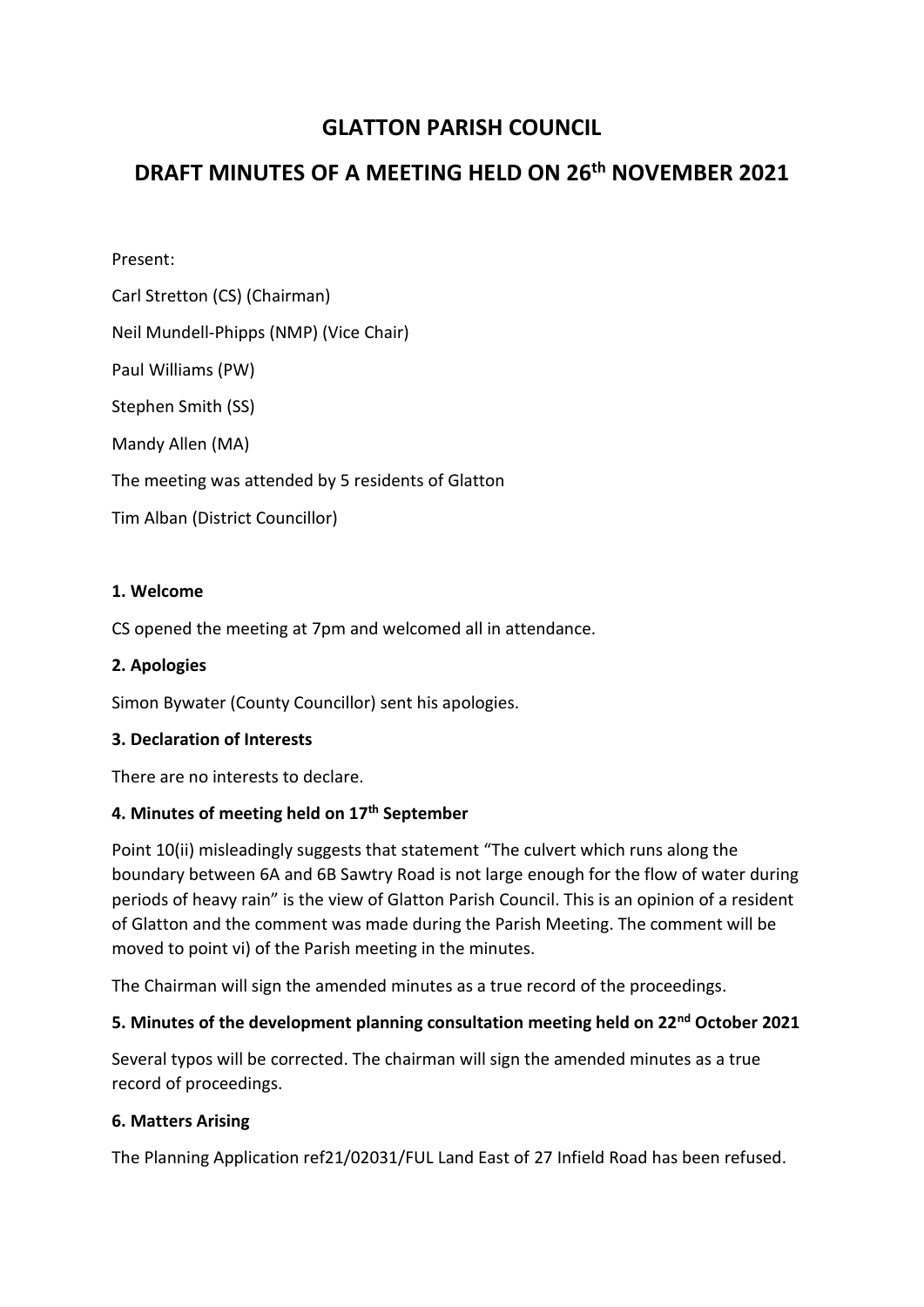The Planning Application ref 21/02045/FU Land East of High Haden Farm is still in progress. The Parish Council would welcome the opportunity to send a representative to the meeting of the Development Management Committee (DMC). Clerk to contact Holly McPherson (Planning Officer) to ascertain whether this application will go to the DMC.

## **7. Correspondence**

Correspondence has been received about a new bus service serving rural communities. It is called the Ting Bus and can be booked via an app. The cost of a journey is £2.00 with onward journeys being charged at £1.00. It is in operation for a trial period of 6 months. A resident of Glatton has used the bus service on several occasions and recommends it. The Clerk has been sent some free tickets and please contact her if you would like one to try the bus.

## **8. Parish Council Comments**

i) Culvert & Brook on Sawtry Road

A resident has prepared a report and this will be covered during the Parish Meeting.

## **Parish Meeting**

The meeting was opened for those in attendance to raise matters of concern.

8.1 Tim Alban's Report:

i) Tim sent an email via the clerk to Glatton Parish Council with useful information on the progress of Grafham & Ellington towards adopting a neighbourhood plan.

ii) Fly tipping is still a huge problem in the area. Enforcement teams do work very quickly upon incidents being reported.

iii) Signs close to junction 16 of A1(M) are being painted with graffiti. The cost for removing the graffiti is very expensive at £100 per sign.

iv) Flood working groups- HDC is working with Houghton. The flooding in Glatton and Stilton was equally traumatic for those involved. It is important to work together to address this issue.

8.2 Following on from the comment at the meeting of September  $17<sup>th</sup>$  and the thanks to those maintaining the verges, it is important that other residents in Glatton are encouraged to maintain their verges.

8.3 CIL Monies – Please can the council share proposals for the use of the CIL money.

8.4 Larkfleet Development – Important to be visible in any discussions so please consider ways to influence any decisions. Dialogue with Sawtry Parish Council concerning a road survey with potential HGV damage to the roads. Contact CEO of Larkfleet.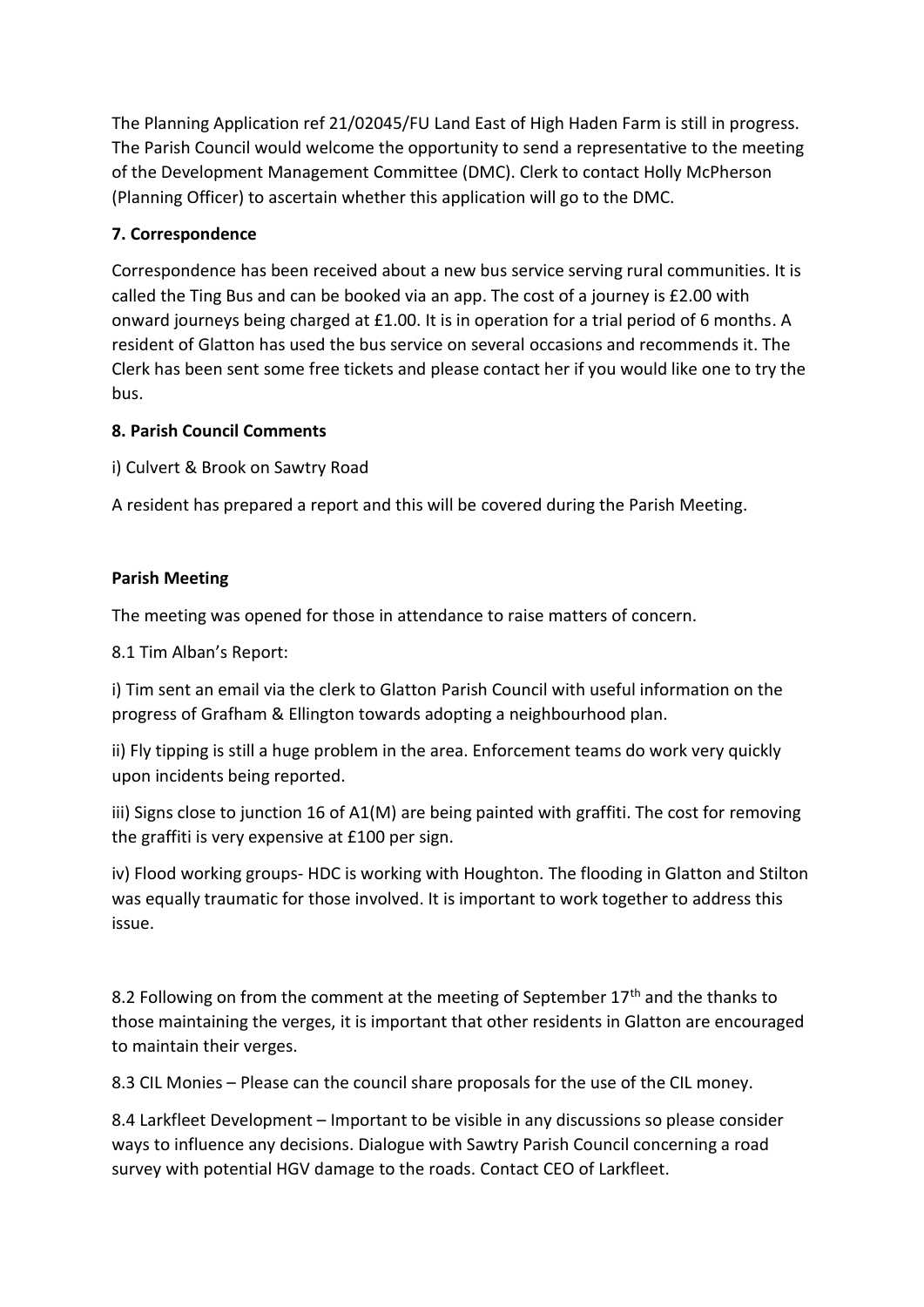8.5 Parish Council to connect to issues and understand where they can play a role for example any breaches around planning.

The Parish Council is not always made aware of potential breaches but will follow up when asked to do so, if appropriate.

8.6 A camera has appeared on a lamppost on the flyover on B660. Potentially an ANPR monitoring camera. Paul Cole (resident) will follow up.

8.7 The current role of Neighbourhood Watch in the village, especially following a recent spate of break-ins.

8.8 Tracking Planning Applications – Resident confirms that on the HDC planning portal there is an icon which allows you to track planning applications, however it has not been tested.

8.9 Flooding – A resident prepared a detailed report (attached) His opinion is that the brook flowing to the rear of Flock Farm out towards the A1 requires lowering by at least half a metre. Following the flooding in Glatton in December 2020 the Inland Drainage Board, the authority responsible for the maintenance of the brook, arranged for a visual survey of the brook. The minutes of the meeting of the Inland Drainage Board report the following:

• A complaint was received from a house owner in Glatton after high flows in the watercourse over the Christmas 2020 period caused erosion of his garden. The location is Point 72 at the end of the Board's drainage system, immediately downstream of a long culvert under a garden and road. Maintenance of the Board's watercourse is very difficult at this location and is also prevented by items such as a wooden fence and house extension which have not received the Board's consent. The house owner will pursue the matter with his insurance company.

• It was noted that whilst Glatton Parish Council had raised concerns and complaints following on from the winter event and are demanding action, during the event the IDB system remained in bank and Members have not been advised of any residential properties being flooded. It was however acknowledged that several trees will need to be removed in the near future.

The home in question in the first note is 5 Sawtry Road. The second note is incorrect as several houses suffered water ingress during this flood.

There are many areas where the ditches/ drains pass through lane in private ownership and many alterations have been made over the years to the watercourse. Fixing one area may result in a problem being exacerbated in another area of the village. Possibility of contracting an expert to complete a report looking at the brooks running throughout the village. The inland Drainage Board has few resources and meets once a year so this is something that the Parish Council might consider.

Cambridgeshire County Council is our local lead flood authority. Request a flood investigation.

Tim Alban left the meeting at 8pm.

Parish Council Meeting re convened at 8pm.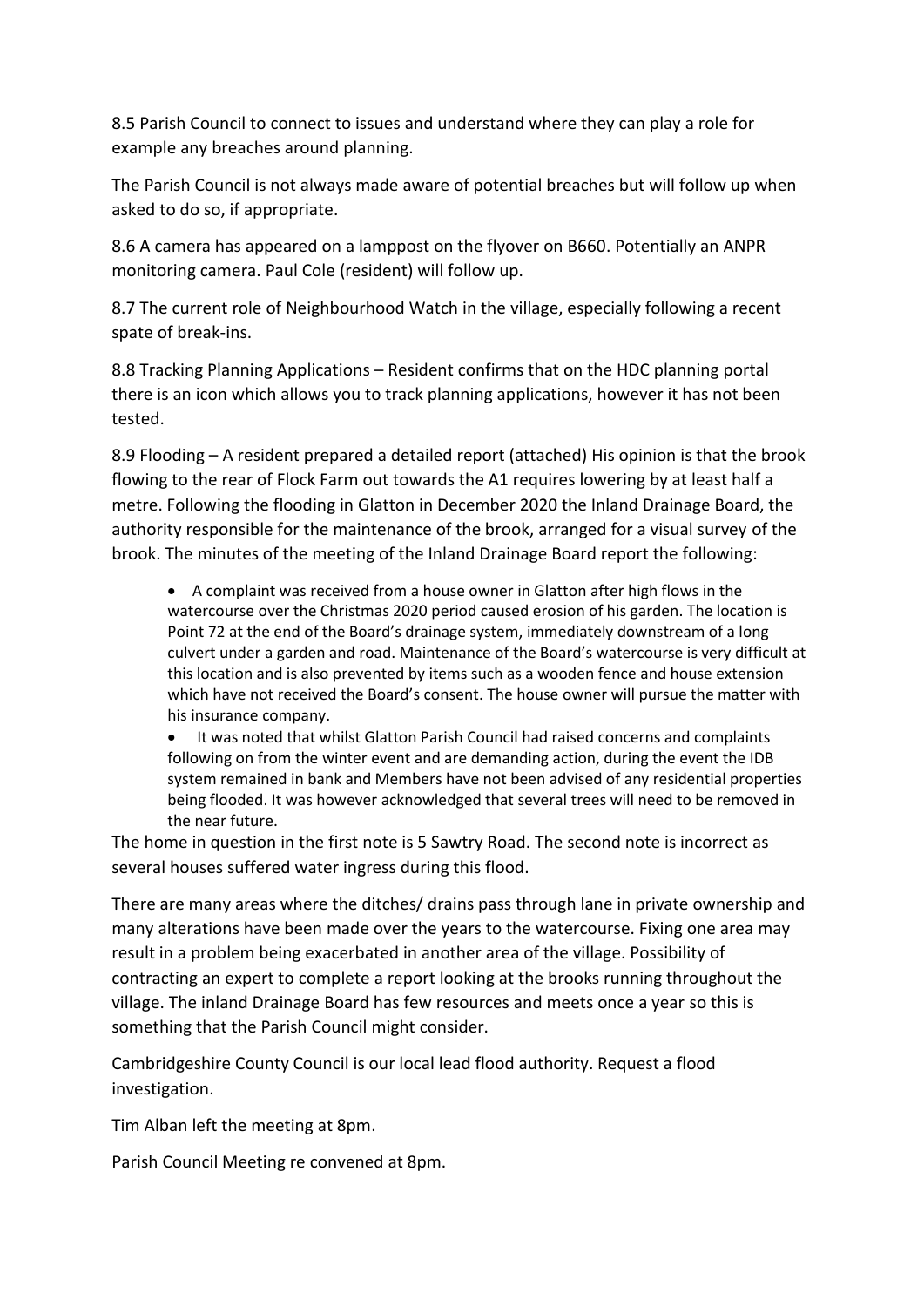## **9. VAS Sign Posts.**

 Following the incorrect siting of a post on the green we have now received confirmation from Karen Lunn at Highways that the post will be re-sited as per the feasibility report and as per plan B with the location of the post opposite Church Road. Regarding the disconnection of the original speed sign on Sawtry Road, the cost is considerably more than originally advised and the advice is to apply for another LHI grant to complete this work. However, Karen is now going to challenge UKPN on this. Possibility of keeping the existing speed sign and put the new MVAS camera on to this sign post. The Clerk is to request an update from Karen. There are currently no plans to locate a post for the camera on High Haden Road.

## **10. Speed Watch**

4 speed watch sessions were completed recently. The worst speeding occurred on Infield Road on the approach to Church Road on Friday mornings and afternoons.

There is a need for more volunteers to sign up to Speed Watch. Although hopefully when it is installed the VAS camera will reduce the requirement for people.

## **11. Flooding Update**

Jetting truck has attempted to jet the drain running between 22-44 High Haden Road. The jetting was forced to halt approximately 4 metres from the start of the pipe. On digging down it was discovered that the drainage pipe is broken, possibly as a result of previous sewerage pipe repairs. The property owner concerned has reported the matter to their insurance company who have carried out a camera investigation and are waiting for an update. The owner of number 22 has cleared the dyke for which they are responsible and Highways have cleared the section under the small green on High Haden.

The drainage pipe on Sawtry Road has been repaired.

## **12. Platinum Jubilee**

Government official street party day is Sunday 5<sup>th</sup> June which fits in well as there is a wedding in the church on 4<sup>th</sup> June. It will be a joint effort between the Church, Village Hall and Parish Council.

## **13. Finance Report/Budget**

The balance in the current account is £375.19 and the balance in the Business Reserve account is £14,192.01. The grass cutting was less expensive than had been budgeted for as less cuts were required during the hot months. Enquire with the grass cutter about one last trim and tidy up.

## **14. Precept**

Based on the budget the council agreed to hold the precept at the current level of £5,000. Proposed by PW and seconded by SS. Unanimously agreed.